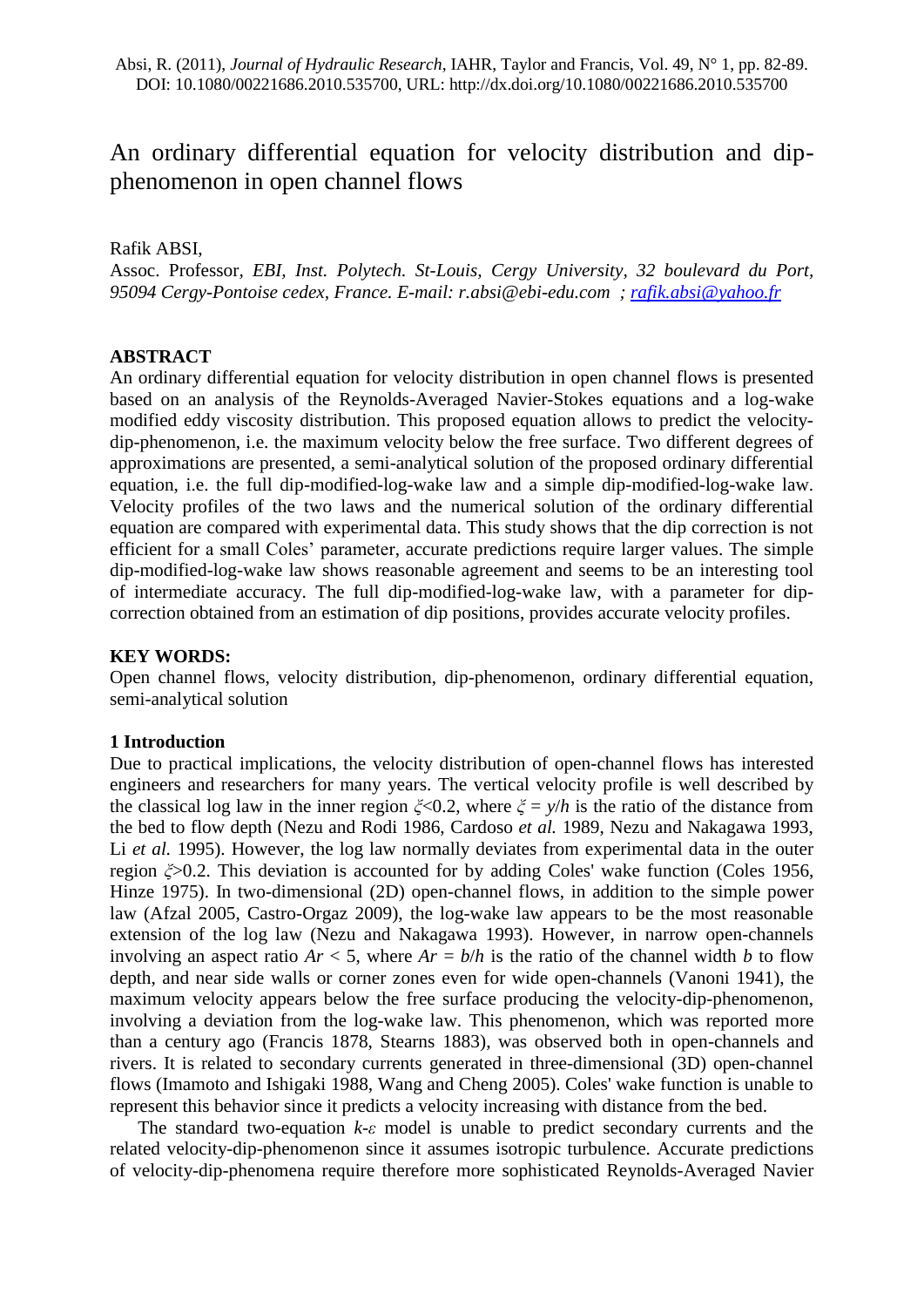Stokes (RANS) -based anisotropic turbulence models such as the Reynolds Stress Model (RSM) (Kang and Choi 2006). Large Eddy Simulation (LES) and Direct Numerical Simulation (DNS) allow predicting secondary currents in narrow open-channels (Hayashi *et al.* 2006). Instead of these turbulence models, analytical and/or empirical relations were proposed to predict the velocity-dip phenomenon for engineering applications. Sarma *et al.* (2002) proposed a generalized version of the binary velocity distribution law, which combines the logarithmic law of the inner region with the parabolic law for the outer region. Guo and Julien (2003, 2008) proposed a Modified-Log-Wake law (MLW-law) which fits velocity profiles with dip-phenomenon. However, this law cannot be used for predictive applications since it requires to fit the near free surface velocities to the parabolic law to obtain dip position and maximum velocity (Guo and Julien 2008). As they indicate, the MLW-law can be used only in flow measurements since it requires sampled velocities. Yang *et al.* (2004) proposed a Dip-Modified-Log law (DML-law) based on the analysis of the RANS equations. This law, involving two logarithmic distances, one from the bed (i.e. the log law), and the other from the free surface, has the advantage that it contains only parameter  $\alpha$  for dipcorrection. The DML-law reverts to the classical log law for *α=*0.

In this study, it is first pointed out that even if the dip-modified-log law (Yang *et al.* 2004) predicts dip-phenomena well for smooth uniform open channel flows, it deviates from experimental data in the rough wall flow regime. In most cases, it is impossible to improve the velocity profiles by adjusting parameter  $\alpha$ . The aim of this study is to improve this prediction for arbitrary open channel flows. Section 2 presents model equations based on the RANS equations, and the related assumptions. Dip-modified laws will be presented in Section 3; a simple Dip-Modified-Log-Wake law (sDMLW-law), which reverts to log-wake law for large values of *Ar*, will be presented. In Section 4, an Ordinary Differential Equation (ODE) for open channel velocity distribution is presented using a log-wake modified eddy viscosity distribution. Numerical and semi-analytical solutions involving the full Dip-Modified-Log-Wake law (fDMLW-law) will be validated by experimental data.

## **2 Model equations**

For steady uniform open-channel flows, using the continuity equation, the RANS momentum equation reads in the streamwise direction  $x$  (Fig. 1)

$$
\frac{\partial U V}{\partial y} + \frac{\partial U W}{\partial z} = v \frac{\partial^2 U}{\partial y^2} + v \frac{\partial^2 U}{\partial z^2} + \frac{\partial - \overline{u v}}{\partial y} + \frac{\partial - \overline{u w}}{\partial z} + g \sin \theta
$$
 (1)

where *x*, *y* and *z* are respectively streamwise, vertical and lateral directions and *U*, *V* and *W* the three corresponding mean velocities with  $u$ ,  $v$  and  $w$  as turbulent fluctuations,  $v$  the fluid kinematic viscosity, *g* the gravitational acceleration, and  $\theta$  is the angle of the channel bed to the horizontal (Fig. 1b). Equation (1) may be written with  $S=\sin\theta$  as channel bed slope as

$$
\frac{\partial \left( U \, V - \left[ v \, \frac{\partial U}{\partial y} - \overline{u} \, v \right] \right)}{\partial \, y} + \frac{\partial \left( U \, W - \left[ v \, \frac{\partial U}{\partial z} - \overline{u} \, w \right] \right)}{\partial \, z} = g \, S \tag{2}
$$

In the central channel zone (Fig. 1a), it is assumed that the vertical gradients (d/d*y*) are dominating, allowing to therefore neglect the horizontal gradients (d/d*z*) (Yang *et al.* 2004). Since for large values of *y* the viscous part (*v*·d*U*/d*y*) of the shear stress  $\tau/\rho = (v \ dU/dy) - u v$ , where  $\rho$  is fluid density, is small versus the turbulent part  $-u \nu$  (Absi 2008), Eq. (2) becomes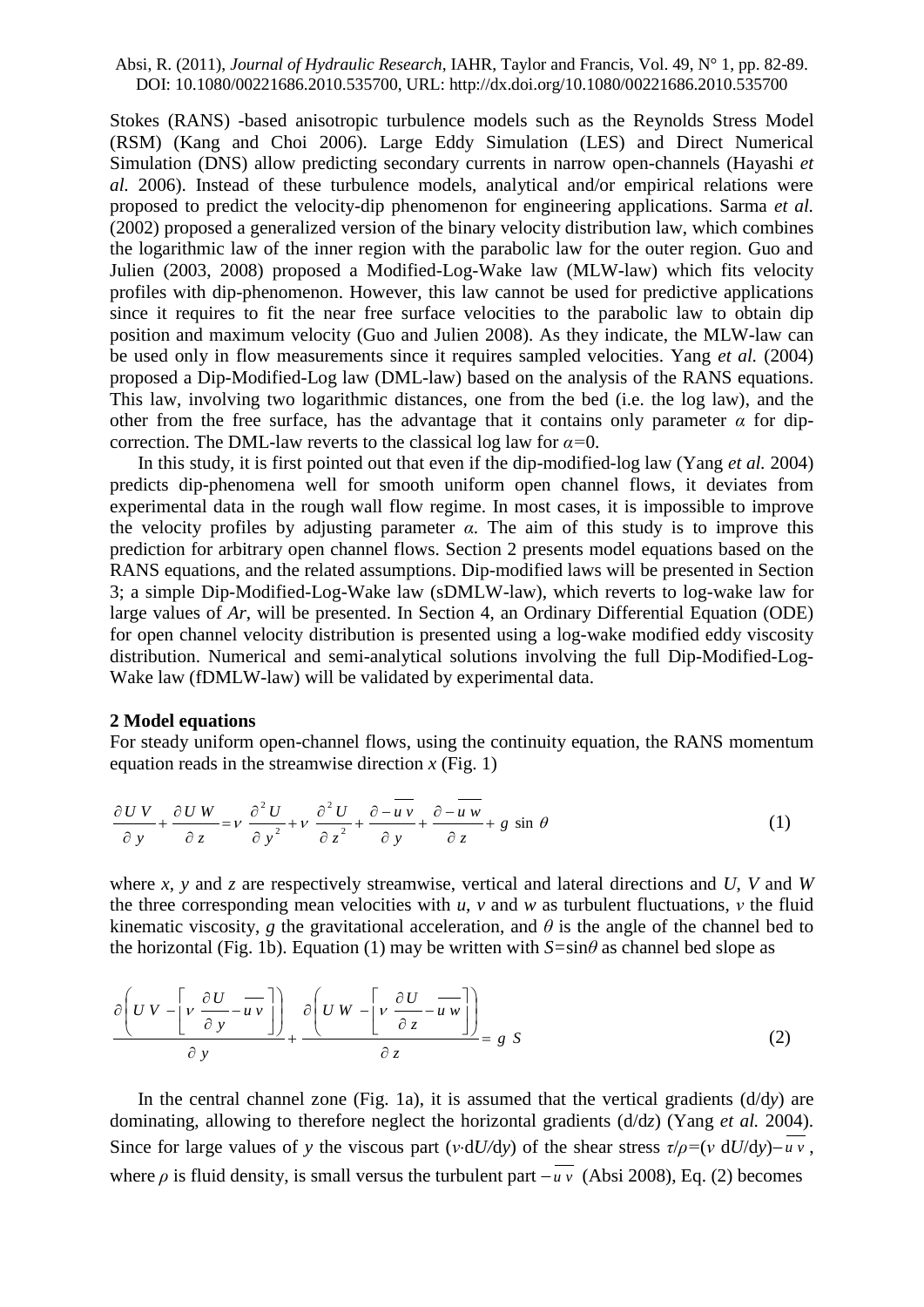$$
\frac{\partial UV}{\partial y} + \frac{\partial \overline{uv}}{\partial y} = g \tag{3}
$$

Integration of Eq. (3) gives

$$
\frac{-\overline{u}\,\overline{v}}{u_*^2} = \left(1 - \frac{y}{h}\right) - \alpha_1 \frac{y}{h} + \frac{U\,V}{u_*^2}
$$
 (4)

where *u*<sup>\*</sup> is friction velocity and  $\alpha_1 = [(gSh)/u^2]$ –1.



Figure 1 Definition sketch for steady uniform open-channel flow

By assuming (Yang *et al.* 2004)

$$
\frac{UV}{u_*^2} \approx -\alpha_2 \frac{y}{h} \tag{5}
$$

where  $\alpha_2$  is a positive coefficient, Eq. (4) becomes

$$
\frac{-\overline{u}\,\overline{v}}{u_*^2} = \left(1 - \frac{y}{h}\right) - \alpha \,\frac{y}{h} \tag{6}
$$

where  $\alpha = \alpha_1 + \alpha_2$ . With the Boussinesq assumption

$$
-\overline{uv} = v_t \frac{dU}{dy}
$$
 (7)

Eq. (6) gives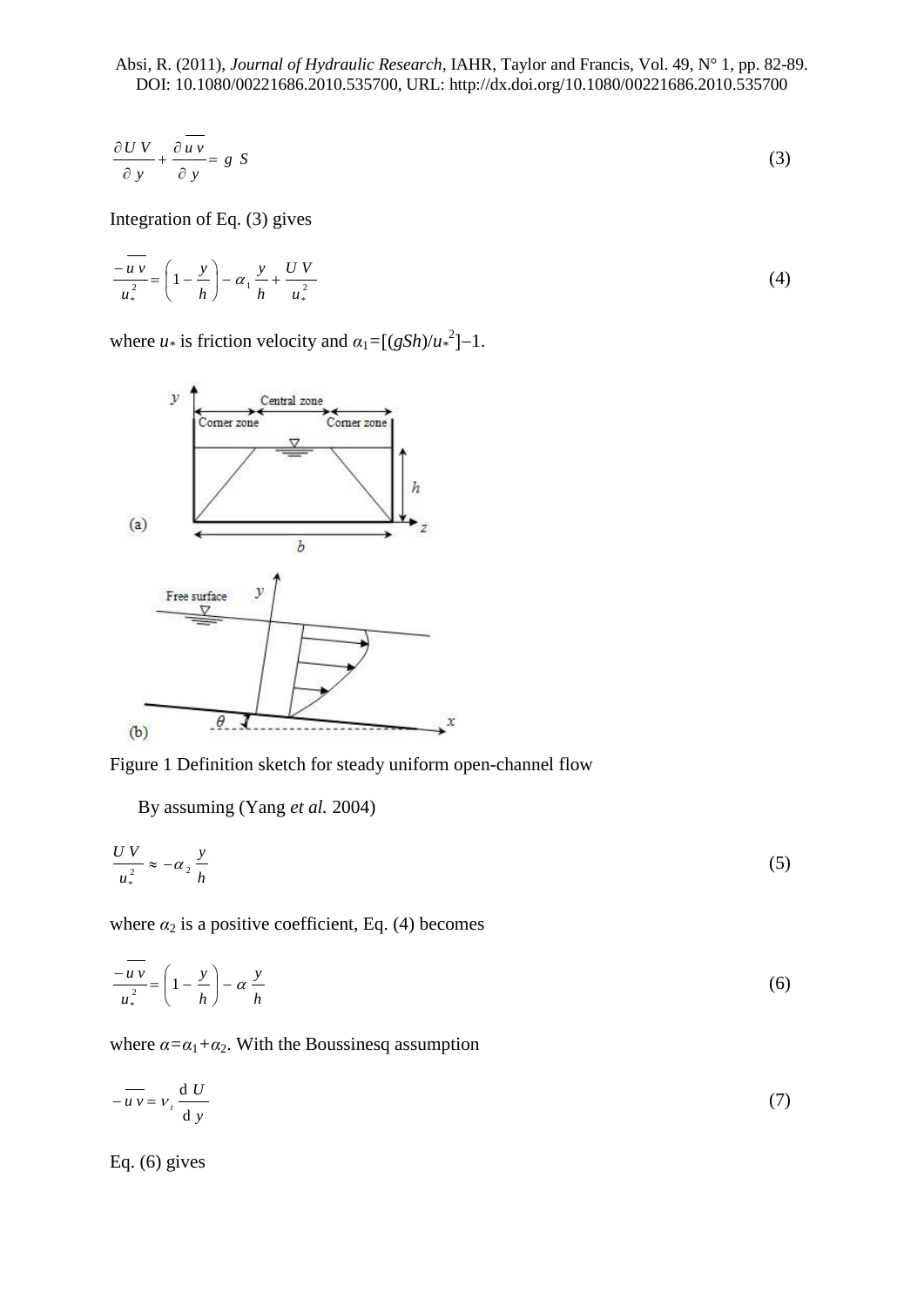$$
\frac{dU}{dy} = \frac{u_*^2}{v_t} \left[ \left( 1 - \frac{y}{h} \right) - \alpha \frac{y}{h} \right]
$$
 (8)

Equation (8) contains two unknowns, namely  $dU/dy$  and  $v_t$ . Since the aim of this study is to predict velocity profiles in open-channel flows, the eddy viscosity  $v_t$  is required.

## **3 Dip-modified laws**

## 3.1 *Dip-modified log law*

With a known eddy viscosity profile  $v_t(y)$ , integration of Eq. (8) provides the velocity distribution. Yang *et al.* (2004) obtained a DML-law based on Eq. (8) and a parabolic eddy viscosity

$$
v_t = \kappa u_* \, y \left( 1 - \frac{y}{h} \right) \tag{9}
$$

where  $\kappa \approx 0.41$  is the von Karman constant. Equation (9) allows to express Eq. (8) as

$$
\frac{\mathrm{d}U}{\mathrm{d}y} = \frac{u_*}{\kappa y} \left( 1 - \alpha \frac{\frac{y}{h}}{1 - \frac{y}{h}} \right) \tag{10}
$$

Integration of Eq. (10) gives (Yang *et al.* 2004)

$$
\frac{U}{u_*} = \frac{1}{\kappa} \left[ \ln \left( \frac{y}{y_0} \right) + \alpha \ln \left( \frac{1 - \frac{y}{h}}{1 - \frac{y_0}{h}} \right) \right]
$$
(11)

where  $y_0$  is the distance at which the velocity is hypothetically equal to zero. Since  $y_0/h \ll 1$ and with  $U_a = U/u^*$ ,  $\zeta = y/h$  and  $\zeta_0 = y_0/h$ , Eq. (11) simplifies to

$$
U_a = \frac{1}{\kappa} \left[ \ln \left( \frac{\xi}{\xi_0} \right) + \alpha \ln \left( 1 - \xi \right) \right]
$$
 (12)

The dip-modified log law predicts the velocity-dip-phenomenon by the term  $\ln(1-\gamma/h)$  of Eq. (12), and *α* as dip-correction parameter (Yang *et al.* 2004). This law contains only *α* and reverts to the classical log law for *α=*0.

Yang *et al.* (2004) proposed the empirical formula  $\alpha(z) = 1.3 \exp(-z/h)$ , where *z* is the lateral distance from the side wall. On the channel axis at  $z = b/2$  and therefore  $z/h = Ar/2$ , this equation reads  $\alpha(Ar) = 1.3 \exp(-Ar/2)$ . A single general formula may be expressed as

$$
\alpha = C_1 \exp\left(-C_2 \text{ Ar } Z\right) \tag{13}
$$

where  $Z=z/(b/2)=(2z)/b$  is dimensionless lateral distance from the side wall. From calibration Yang *et al.* (2004) found for the two coefficients  $C_1 = 1.3$  and  $C_2 = 0.5$ . For wide open-channels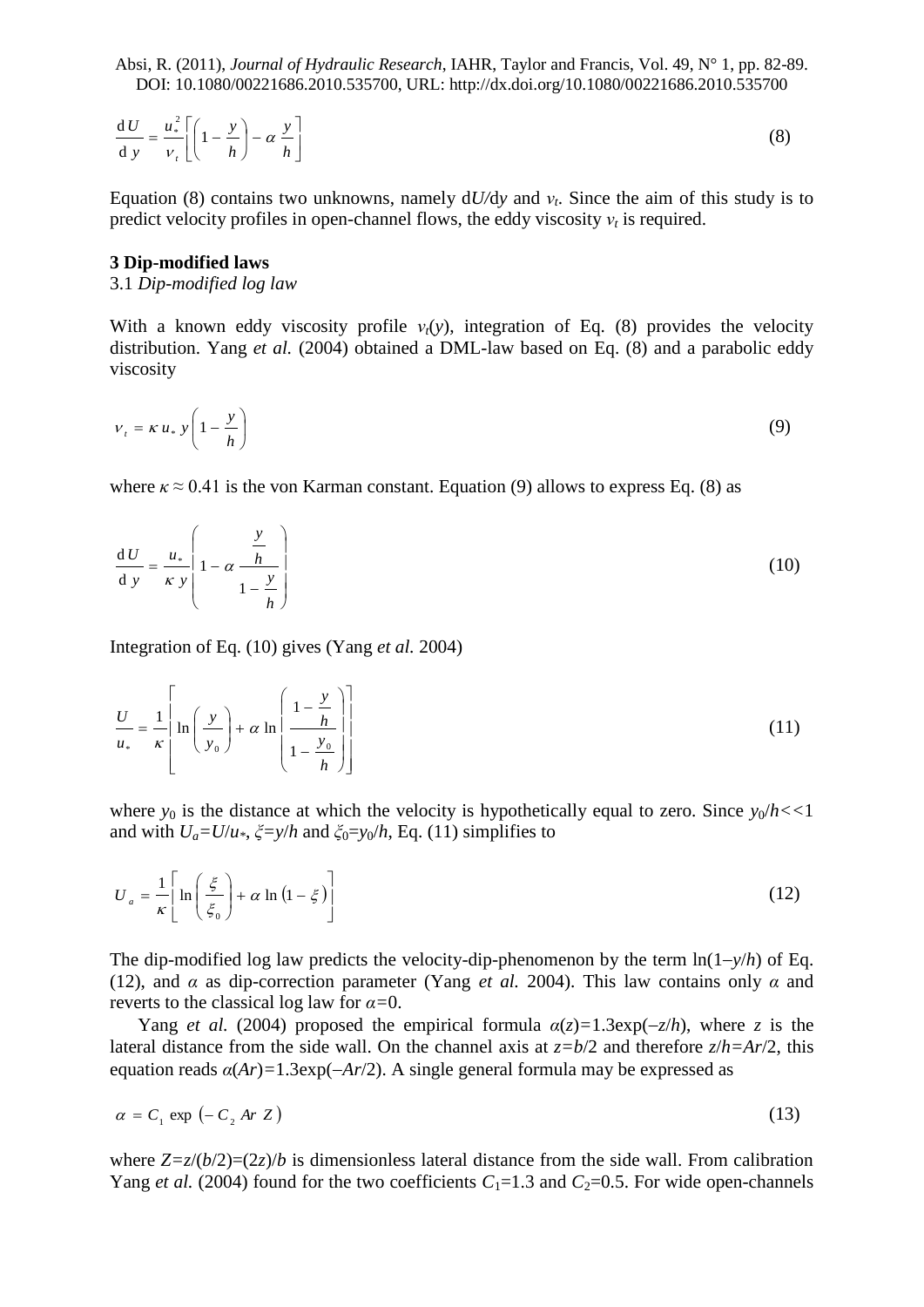$(Ar > 5)$ ,  $\alpha \rightarrow 0$  (Eq. 13) and the DML-law (Eq. 12) reverts to the log-law. However, the loglaw is valid only in the inner region (*ξ=y*/*h<*0.2).

#### 3.2 *Simple dip-modified-log-wake law*

In the outer region (*ξ*>0.2), the log-law deviates from experimental data. In 2D open-channel flows, this deviation is accounted for by adding Coles (1956) wake function  $(2\Pi/\kappa)$ ·sin<sup>2</sup>(π*y*/2*h*) as (Hinze 1975)

$$
\frac{U}{u_*} = \frac{1}{\kappa} \left[ \ln \left( \frac{y}{y_0} \right) + 2 \Pi \sin^2 \left( \frac{\pi y}{2h} \right) \right]
$$
(14)

where  $\Pi$  is Coles' parameter expressing the strength of the wake function. This log-wake law appears to be the most reasonable extension of the log-law. However, the value of Π seems to be not universal. Cebeci and Smith (1974) found experimentally that Π increases with the Reynolds number in zero-pressure-gradient boundary layers, attaining an asymptotic value of Π=0.55 at high Reynolds numbers. Laser Doppler Anemometry (LDA) velocity measurements in 2D fully-developed open-channel flow over smooth beds (Nezu and Rodi 1986) indicated that Π increases from zero with the friction Reynolds number R\*=*u\*h*/ν and becomes nearly constant  $\Pi \approx 0.2$  for  $R_{*} > 2,000$  or  $R_{h} = 4hU_{m}/v > 10^{5}$ , where  $U_{m}$  is the mean bulk velocity. Cardoso *et al.* (1989) observed for uniform flow in a smooth open channel in the core of the outer region  $(0.2 \langle \frac{y}{h} \langle 0.7 \rangle)$  a wake of a relatively small strength  $(\Pi \approx 0.08)$ , followed in the near-surface-zone  $(0.7 \langle \frac{y}{h \langle 1 \rangle})$  by a retarding flow associated with weak secondary currents. Velocity measurements by Kirkgoz (1989), in fully-developed rectangular subcritical open channel flow on smooth bed, indicate Π=0.1, whereas measurements of Li *et al.* (1995) give  $\Pi$ =0.3 for Froude numbers  $F = U_{max}/(gh)^{1/2} > 1$  and  $R_h > 10^5$ , where  $R_h$  and F are defined by the maximum velocity  $U_{max}$  instead of  $U_m$ .

In 3D open-channel flows with secondary currents, the log-wake law is unable to predict the velocity-dip-phenomenon. A suitable simplification results by adding both Eq. (14) and the term  $ln(1-y/h)$  of Eq. (12) to the log law as (Absi 2009)

$$
U_a = \frac{1}{\kappa} \ln \left( \frac{\xi}{\xi_0} \right) + \frac{2 \Pi}{\kappa} \sin^2 \left( \frac{\pi}{2} \xi \right) + \frac{\alpha}{\kappa} \ln \left( 1 - \xi \right)
$$
  
Term II (15)

Equation (15) is referred as the simple dip-modified-log-wake law (sDMLW-law) of which the advantage is that it reverts to the log-wake law  $(a=0)$  in 2D open-channel flows.

# **4 Ordinary differential equation for velocity distribution and dip phenomenon**

4.1 *Ordinary differential equation*

Instead of the parabolic profile for eddy viscosity (Eq. 9), a more appropriate approximation in accordance with the log-wake law given by Nezu and Rodi (1986) is

$$
\frac{v_t}{u_* h} = \kappa \left( 1 - \frac{y}{h} \right) \left[ \frac{h}{y} + \pi \prod \sin \left( \frac{\pi y}{h} \right) \right]^{-1} \tag{16}
$$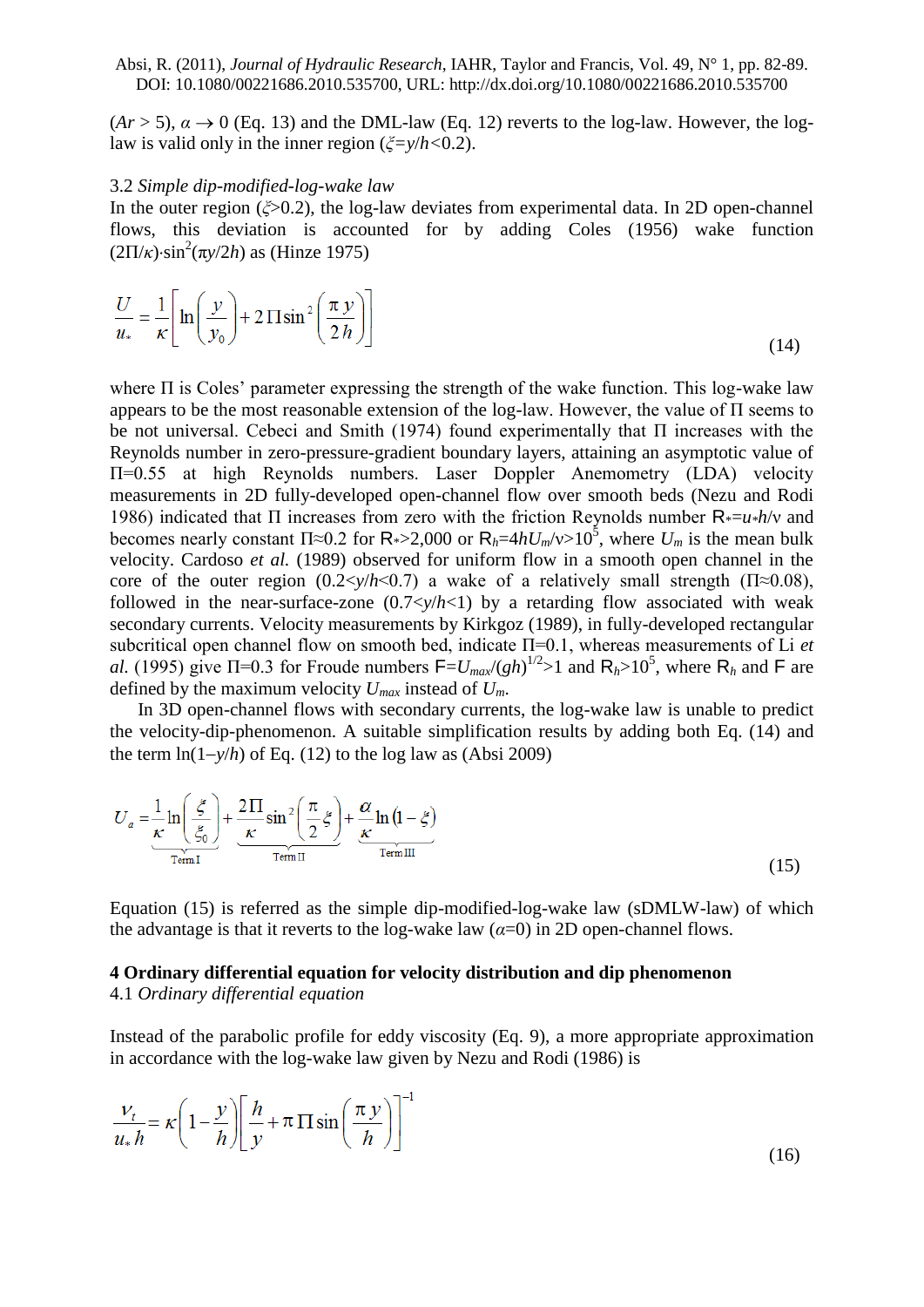Inserting Eq. (16) into Eq. (8), the ODE for velocity distribution reads

$$
\frac{dU}{dy} = \frac{u_*}{\kappa h} \left( 1 - \alpha \frac{\frac{y}{h}}{1 - \frac{y}{h}} \right) \left[ \frac{h}{y} + \pi \Pi \sin \left( \frac{\pi y}{h} \right) \right]
$$
(17)

For  $\alpha$ =0, Eq. (17) gives the log-wake law. Equation (17) may also be written as

$$
\frac{\mathrm{d}U}{\mathrm{d}y} = \frac{u_*}{\kappa y} \left( 1 - \alpha \frac{\frac{y}{h}}{1 - \frac{y}{h}} \right) \left[ 1 + \pi \prod \frac{y}{h} \sin \left( \frac{\pi y}{h} \right) \right]
$$
(18)

For  $\Pi$ =0, Eq. (18) reverts to Eq. (10) providing Eq. (12). In dimensionless form Eq. (18) reads

$$
\frac{\mathrm{d}U_a}{\mathrm{d}\xi} = \frac{1}{\kappa} \left( 1 - \alpha \frac{\xi}{1 - \xi} \right) \left[ \frac{1}{\xi} + \pi \, \Pi \sin \left( \pi \xi \right) \right] \tag{19}
$$

For  $\alpha$ =0 and  $\Pi$ =0, integration of Eq. (19) gives the log law<del>, providing</del>. Eq. (19) provides the *dip* (subscript *dip*) distance *ξdip* or the dimensionless distance from the bed corresponding to the maximum velocity  $U_{a,max} = U_a(\xi = \xi_{dip})$ . Since  $dU_a/d\xi = 0$  at  $\xi = \xi_{dip}$ ,  $\alpha$  is given from Eq. (19) by

$$
\alpha = \frac{1}{\xi_{\text{dip}}} - 1 \tag{20}
$$

The maximum velocity occurs therefore at  $\zeta_{div} = 1/((\alpha+1))$ . Eq. (6) shows that the Reynolds shear stress is equal to zero at *ξdip*. This seems indicate that zero Reynolds stress corresponds to maximum velocity. The numerical solution of Eq.  $(19)$  is found by using the  $4<sup>th</sup>$ -order Runge-Kutta scheme or by the "ode45" function of MATLAB (MATLAB 2003).

4.2 *Full dip-modified-log-wake law* Integration of Eq. (19) for *ξ*0<<1 gives

$$
U_{a} = \frac{1}{\frac{\kappa}{\kappa}} \ln\left(\frac{\xi}{\xi_{0}}\right) + \frac{2 \Pi}{\frac{\kappa}{\kappa}} \sin^{2}\left(\frac{\pi}{2}\xi\right) + \frac{\alpha}{\frac{\kappa}{\kappa}} \ln\left(1 - \xi\right) - \frac{\alpha \pi \Pi}{\kappa} \int_{\xi_{0}}^{\xi} \frac{\xi}{1 - \xi} \sin\left(\pi \xi\right) d\xi
$$
\nTerm II\n
$$
\frac{\pi \tan \Pi}{\text{Hom II}} \frac{\pi \tan \Pi}{\text{Hom II}} \frac{\pi \tan \Pi}{\text{radational term IV}}
$$
\n(21)

Equation (21) is referred as the full dip-modified-log-wake law (fDMLW-law). This equation differs from the simple dip-modified-log-wake law (sDMLW-law, Eq.15) only by the additional term IV. To evaluate the difference between Eq. (21) and Eq. (15), term IV needs to be integrated using the trapezoidal or Simpson rules. For wide open-channels (*Ar*>0.5), *α*  $\rightarrow$  0, and the fDMLW-law reverts to log-wake law since terms III and IV then vanish.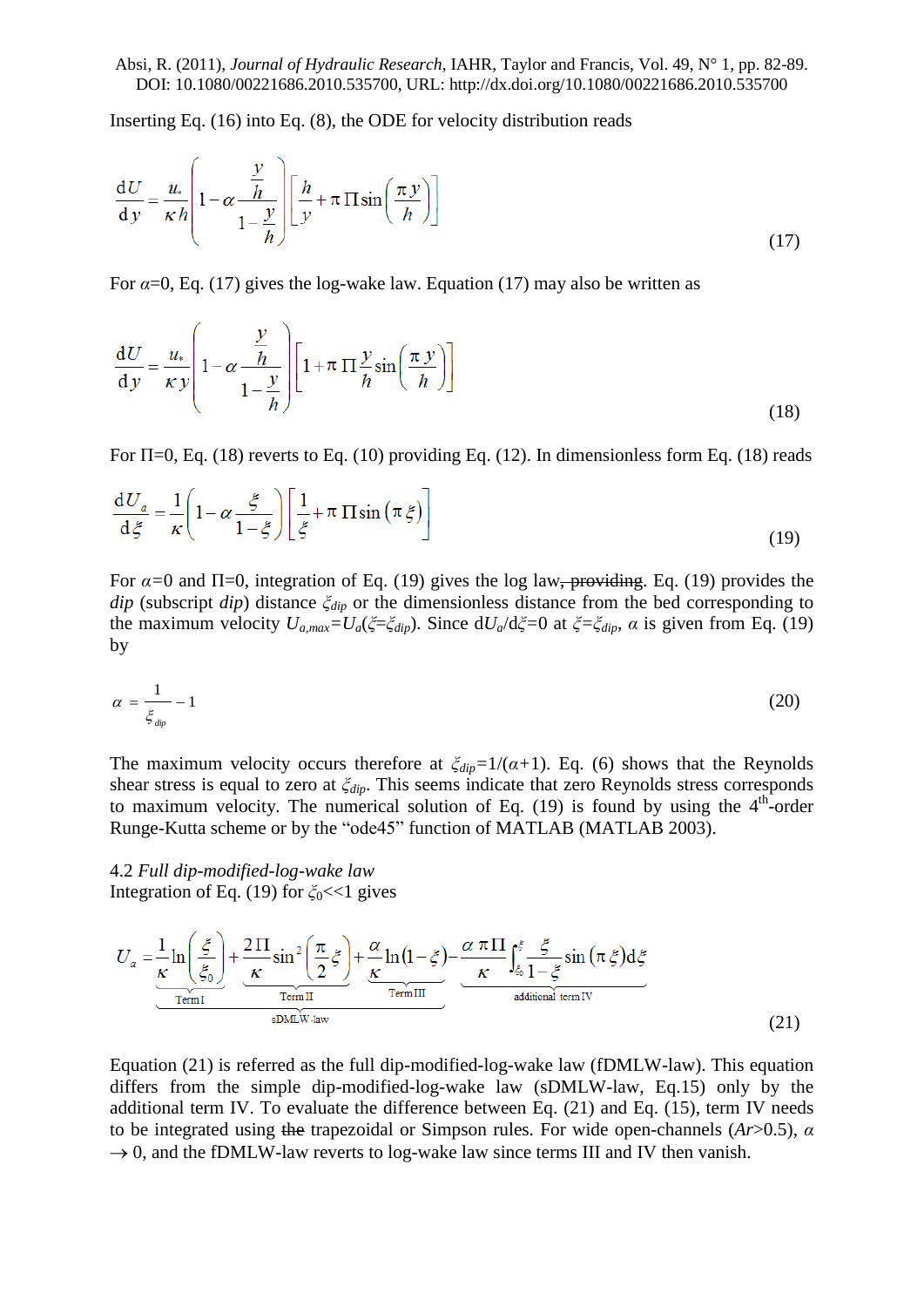#### **5 Results and discussion**

Figure 2 compares the predicted velocity profiles by log-law, dip-modified-log law (DMLlaw, Eq. 12) and log-wake-law (Eq. 14) with experimental data of Coleman (1986), Sarma *et al.* (2000) and Lyn (1986). Plots  $2(a.1)$  and  $2(c.1)$  show velocity profiles at the channel axis, while velocity profiles of  $2(b.1)$  are at a certain distance from the lateral side wall. This figure shows that the log-law is able to predict experimental data in the inner region. The DML-law with  $\alpha$  from (Eq.13) allows to predict a deviation from the log-law with a maximum velocity below the free surface (i.e. the velocity-dip-phenomenon). However, the DML-law profiles differ from the experimental data. In plots  $2(a.1)$  and  $2(c.1)$ , it is impossible to improve the predicted velocity profiles from the DML-la by adjusting parameter  $\alpha$ , since the deviation increases by increasing  $\alpha$  and the predicted profiles approach the log-law profiles otherwise. In Fig. 2(b.1), it is possible to improve the DML-law velocity profile by decreasing  $\alpha$  via the parameters  $C_1$  and  $C_2$  in Eq. (13). Log-wake-law profiles (2(a.1) and 2(c.1)) with parameter Π=0.2 allow to improve predicted velocities up to *ξ*=0.4. However, the value of Π=0.2 seems to be irrelevant for an accurate dip correction. With  $\Pi$ =0.2, the dip-modified-log-wake laws are able to predict the velocity-dip-phenomenon but with inaccurate maximum velocities. Accurate predictions of the velocity-dip-phenomenon require therefore larger values of Π. Figure 2(a.2), (b.2) and (c.2) shows velocity profiles in defect form.



Figure 2 Velocity profiles, comparison between log-law, dip-modified-log law (DML-law, Eq. 12) with *α* from Eq. (13), log-wake-law (Eq. 14) with  $\Pi$ =0.2, and experimental data of Coleman (1986) Run 1, Sarma *et al.* (2000) Run E and Lyn (1986) Run C4; (a.2), (b.2) and (c.2) are in defect form

Figure 3 compares velocity profiles obtained from the log-law, log-wake-law (Eq. 14), simple dip-modified-log-wake law (sDMLW-law, Eq. 15) and the full dip-modified-log-wake law (fDMLW-law, Eq. 21) with experimental data of Coleman (1986), Sarma *et al.* (2000) and Lyn (1986). Term II of the wake function in the sDMLW-law associated with term III of the DML-law is important for an adequate prediction of the dip-phenomenon. Since  $\Pi$ =0.2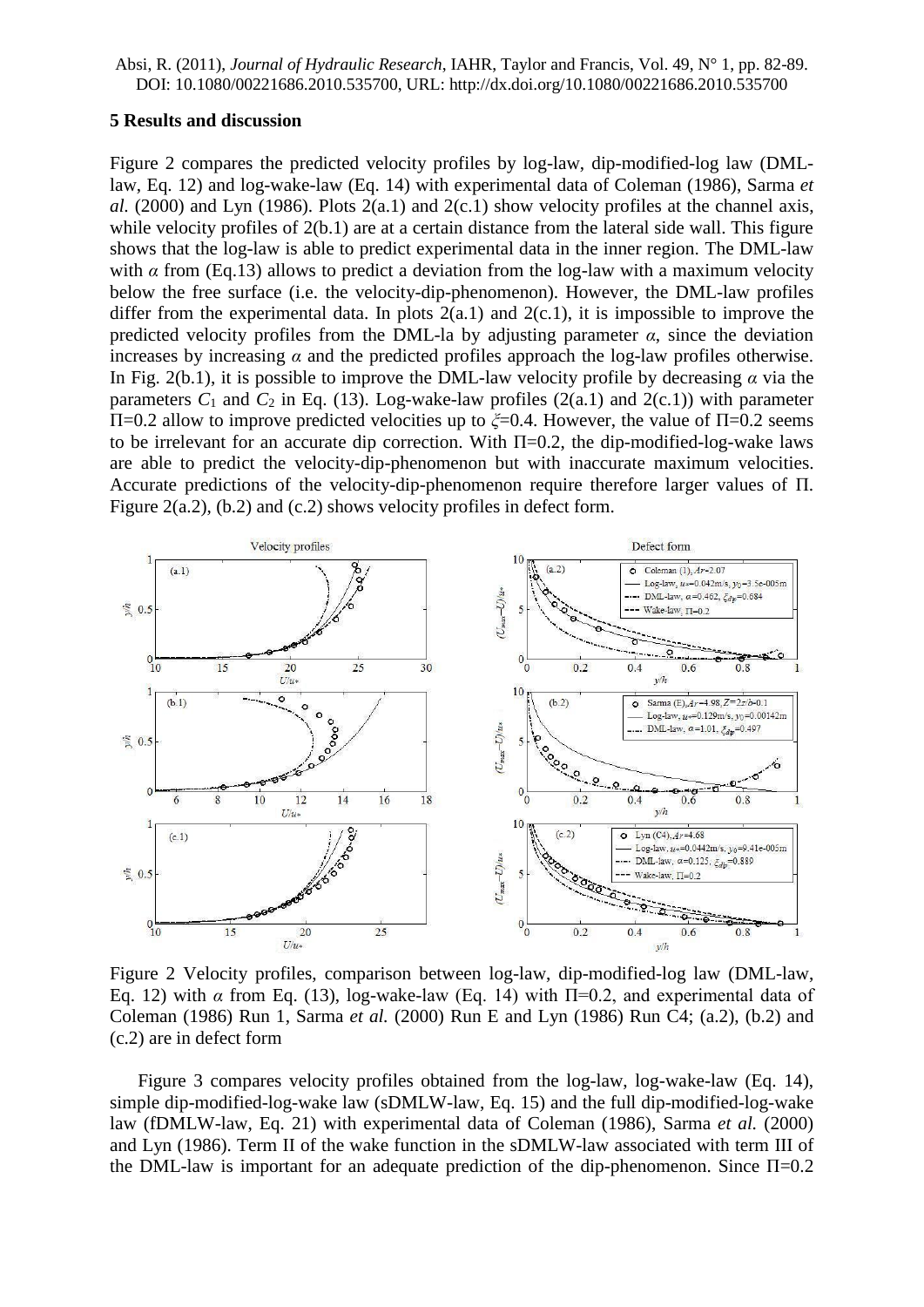seems to be too small to improve predictions,  $\Pi = 0.45$  was used, while  $\alpha$  was obtained by Eq. (13) calibrated by Yang *et al.* (2004). Integration in term IV is resolved by the "quad" function of MATLAB (MATLAB 2003) which uses recursive adaptive Simpson quadrature. Plots 3(a.2), (b.2) and (c.2) show the effect of each term in the sDMLW-law (Eq. 15) and the fDMLW-law (Eq. 21). Term II increases velocities while terms III and IV have a decreasing effect. Velocity profiles obtained by Eq. (15) with *α* from Eq. (13) and calibrated by Yang *et al.* (2004) show reasonable agreement. Term IV improves velocity profiles only in Fig. 3(c.1). In Fig. 3(a.1) and (b.1), the sDMLW-law is more accurate whereas the fDMLW-law deviates from experimental data, which seems to be related to  $\alpha$  obtained by Eq. (13) and does not correspond to measured dip positions (Eq. 20).



Figure 3 Velocity profiles with Π=0.45 and *α* from Eq. (13). Comparison between log-law, log-wake-law (Eq. 14), sDMLW-law (Eq. 15), fDMLW-law (Eq. 21) and experimental data. (a.2), (b.2) and (c.2) show effect of each term in sDMLW-law and fDMLW-law

In Figure 4, values of  $\alpha$  obtained from Eq. (20) were used with  $\Pi = 0.45$ . In addition to the log-law, the log-wake-law (Eq. 14), the sDMLW-law (Eq. 15) and the fDMLW-law (Eq. 21), Fig.  $4(a.1)$ , (b.1) and (c.1) show numerical solutions of Eq. (19) obtained by the "ode45" function of MATLAB. The fDMLW-law and numerical solutions provide accurate velocity profiles. Figure 4 shows no differences between the fDMLW-law profiles and the numerical solutions of Eq. (19). These comparisons demonstrate the accuracy of the fDMLW-law.

Figure 5 compares predicted velocity profiles with Runs C1 to C4 of Lyn (1986) in semilog scales to show the deviation from the log-law. Figure 5(a) and (b) are for *Ar=*4.1 and  $S=2.06\times10^{-3}$  and  $S=2.7\times10^{-3}$ , while Fig. 5(c) and (d) relates to *Ar*=4.68 and *S*=2.06×10<sup>-3</sup> and  $S=4.01\times10^{-3}$  for  $\Pi = 0.45$  with *α* obtained by Eq. (13) for the DML-law and by estimating the dip positions *ξdip* from experimental data for sDMLW-law and fDMLW-law. The fDMLWlaw profiles agree well with the experimental data. For the same aspect ratio, velocity profiles require two different values of *α*. This suggests that *α* should depend also on channel slope, in addition to the aspect ratio and the lateral distance from the side wall.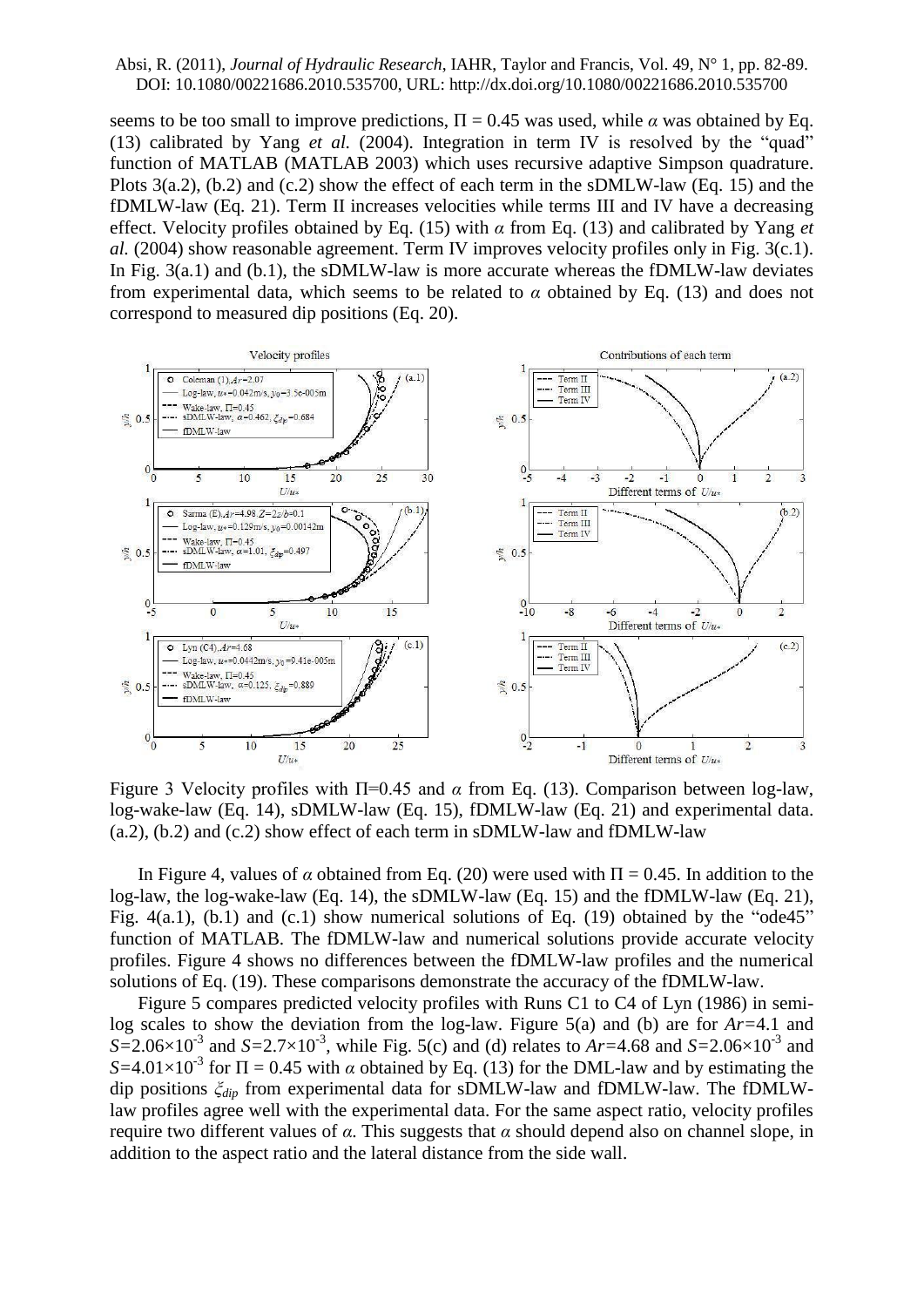Absi, R. (2011), *Journal of Hydraulic Research*, IAHR, Taylor and Francis, Vol. 49, N° 1, pp. 82-89. DOI: 10.1080/00221686.2010.535700, URL: http://dx.doi.org/10.1080/00221686.2010.535700



Figure 4 Velocity profiles with Π=0.45 and *α* from Eq. (20). Comparison between log-law, log-wake-law (Eq. 14), sDMLW-law, (Eq. 15), fDMLW-law (Eq. 21), numerical solutions of Eq. (19) and experimental data. Plots (a.2), (b.2) and (c.2) show effect of each term in sDMLW-law and fDMLW-law



Figure 5 Predicted velocity profiles in semi-log scales with experimental data of Lyn (1986), Runs C1, C2, C3 and C4

## **6 Conclusions**

An ordinary differential equation for the velocity distribution and the dip phenomenon in open channel flows is proposed based on an analysis of the Reynolds-averaged Navier-Stokes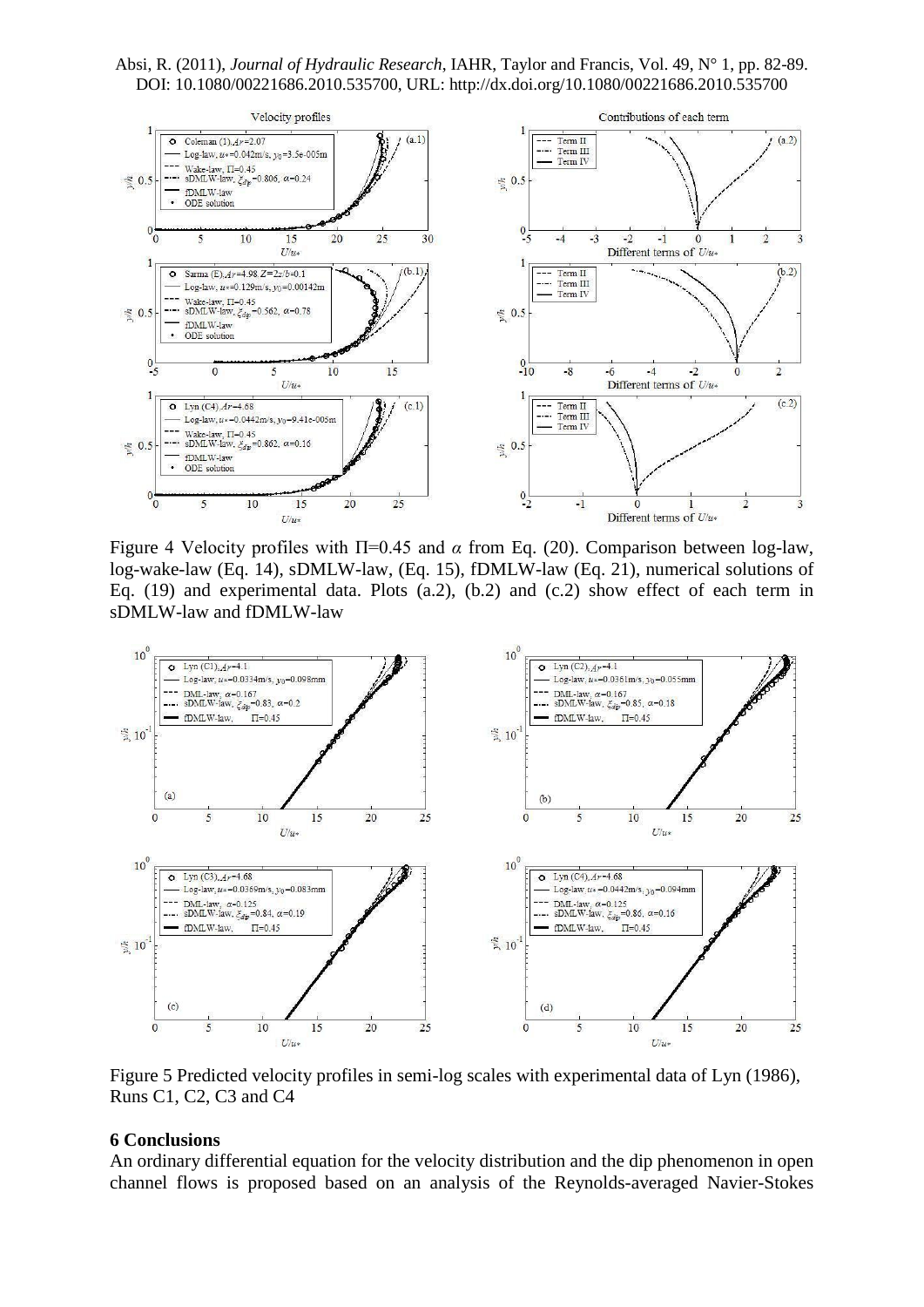equations. It was obtained using a log-wake modified eddy viscosity distribution. A semianalytical solution resulting in the full dip-modified-log-wake law was obtained. Two different degrees of approximation are presented, a more accurate full dip-modified-log-wake law and a simple dip-modified-log-wake law. The first differs from the second law only by an additional term which requires integration. Velocity profiles of the two laws, where the integral in the additional term was resolved by the trapezoidal rule for numerical integration by the "quad" function of MATLAB which uses recursive adaptive Simpson quadrature, and the numerical solution of the ODE obtained by the "ode45"' function of MATLAB, were compared to experimental data. The contribution of each term in the two laws was evaluated. The dip correction is not important if Π remains small. Accurate predictions of the velocitydip-phenomenon require larger values. Velocity profiles obtained by the simple dip-modifiedlog-wake law with Π=0.45 and calibrated *α* show reasonable agreement. This law, with *α* given by Eq. (13), seems to be an interesting tool of intermediate accuracy. The full dipmodified-log-wake law with  $\Pi$ =0.45 and  $\alpha$  obtained from an estimation of dip positions, provides accurate velocity profiles. However, a more accurate formula and/or calibration of parameter  $\alpha$  is needed. Results suggest that parameter  $\alpha$ , which depends on the aspect ratio and the lateral distance from the side wall, should depend also on the channel slope. The proposed equation and its semi-analytical solution require a deeper analysis.

# **Acknowledgements**

The author would like to thank Dr. Junke Guo, University of Nebraska, Lincoln, for having provided the experimental data files.

# **Notation**

 $Ar = b/h =$  aspect ratio  $b =$ channel width  $C_1$ ,  $C_2$  = coefficients of parameter  $\alpha$  $F = U/(gh)^{1/2}$  = Froude number *g* = gravitational acceleration  $h =$  flow depth  $R_h = 4hU/v =$  Reynolds number  $R_* = u_* h/v =$  friction Reynolds number  $S =$ channel slope sin $\theta$ *U*, *V*,  $W =$  respectively streamwise, vertical and lateral mean velocities  $U_a$  = dimensionless streamwise mean velocity  $U_m$  = mean bulk velocity  $U_{max}$  = maximum velocity  $u, v, w$  = respectively streamwise, vertical and lateral turbulent velocity fluctuations  $u*$  = friction velocity  $x, z$  = streamwise and lateral directions, respectively *y* = vertical distance from bed  $y_0$  = distance at which velocity is hypothetically equal to zero  $Z = z/(b/2) = (2z)/b =$  dimensionless lateral distance from side wall *α* = parameter related to *Ar*, *Z* and *ξdip*  $\alpha_1$ ,  $\alpha_2$  = coefficients  $\Pi$  = Coles' parameter *ν* = kinematic fluid viscosity  $\rho$  = fluid density *τ* = shear stresses  $\theta$  = angle of channel bed to horizontal axis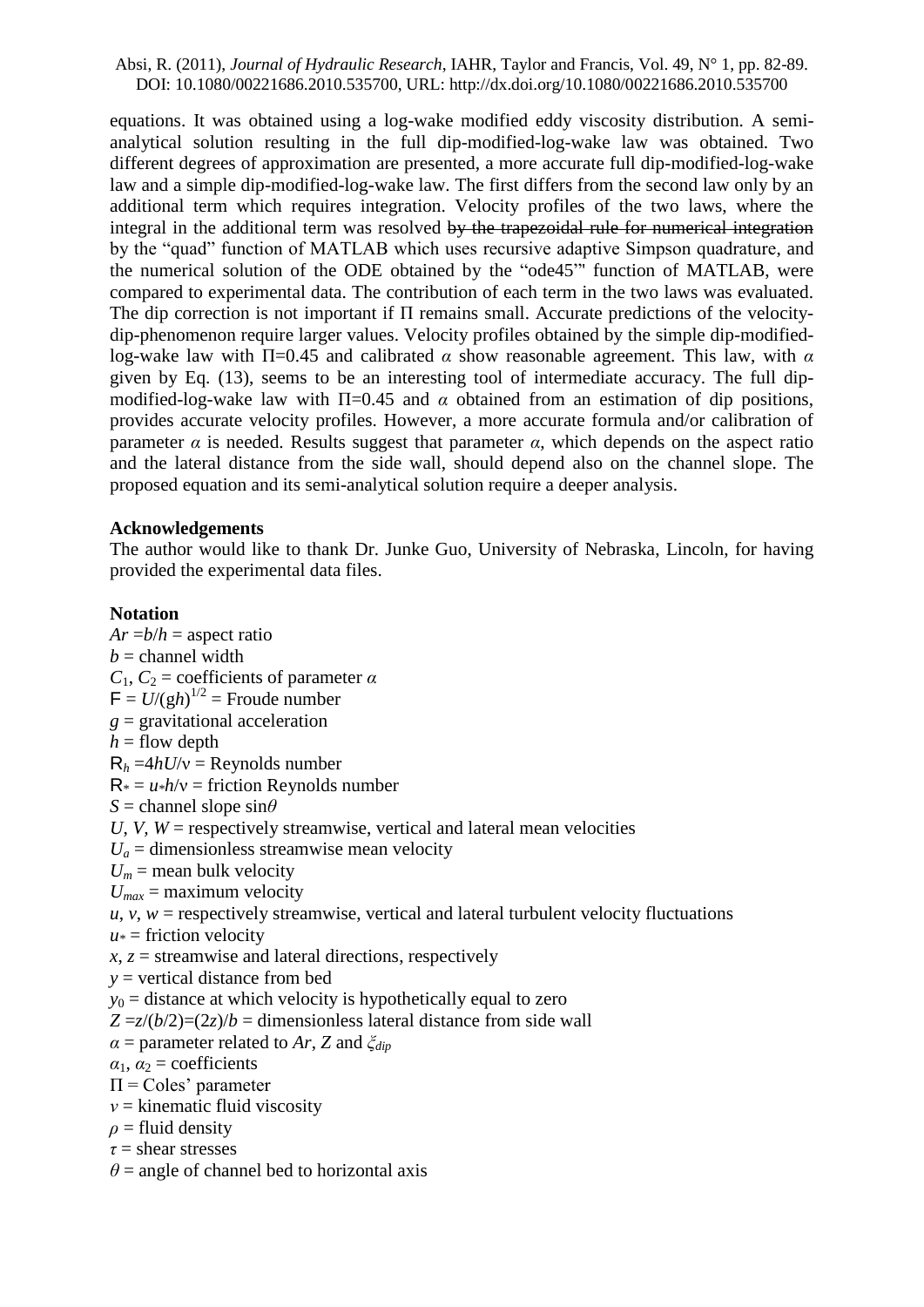*ξ* = *y*/*h* = dimensionless distance from bed

*ξdip* = dip distance of maximum velocity *Ua,max*=*Ua*(*ξ=ξdip*)

## **References**

- Absi, R. (2008). Comments on "Turbulent velocity profile in fully-developed open channel flows". *Environ. Fluid Mech.* 8(4), 389-394.
- Absi, R. (2009). Analytical methods for velocity distribution and dip-phenomenon in narrow open-channel flows. *Environmental Hydraulics*, 127-129, [P.A. López Jiménez,](http://www.taylorandfrancis.com/books/search/author/petra_amparo_lpez_jimnez/) [V.S.](http://www.taylorandfrancis.com/books/search/author/vs_fuertes_miquel/)  [Fuertes-Miquel,](http://www.taylorandfrancis.com/books/search/author/vs_fuertes_miquel/) [P.L. Iglesias-Rey,](http://www.taylorandfrancis.com/books/search/author/pl_iglesias_rey/) [G. Lopez-Patino,](http://www.taylorandfrancis.com/books/search/author/g_lopez_patino/) [F.J. Martinez-Solano,](http://www.taylorandfrancis.com/books/search/author/fj_martinez_solano/) [G. Palau-](http://www.taylorandfrancis.com/books/search/author/g_palau_salvador/)[Salvador,](http://www.taylorandfrancis.com/books/search/author/g_palau_salvador/) eds. Taylor & Francis, Oxford UK.
- Afzal, N. (2005). Scaling of power law velocity profile in wall-bounded turbulent shear flows, AIAA-2005-0109, *43rd AIAA Aerospace Sciences Meeting and Exhibit*, Reno, Nevada, pp. 10067-10078.
- Cardoso, A.H., Graf, W.H., Gust, G. (1989). Uniform flow in a smooth open channel. *J. Hydraulic Res.* 27(5), 603-616.
- Castro-Orgaz, O. (2009). Hydraulics of developing chute flow. *J. Hydraulic Res.* 47(2), 185- 194.
- Cebeci, T., Smith, M.O. (1974). *Analysis of turbulent boundary layers*. Academic, San Diego.
- Coleman, N. (1986). Effects of suspended sediment on the open-channel velocity distribution. *Water Resour. Res.* 22(10), 1377-1384.
- Coles, D. (1956). The law of the wake in turbulent boundary layer. *J. Fluid Mech.* 1, 191-226.
- Francis, J.B. (1878). On the cause of the maximum velocity of water flowing in open channels being below the surface. *Trans. ASCE* 7(1), 109-113.
- Guo, J., Julien P.Y. (2003). Modified log-wake law for turbulent flows in smooth pipes. *J. Hydraulic Res.* 41(5), 493-501.
- Guo, J., Julien, P.Y. (2008). Application of the modified log-wake law in open-channels. *J. Appl. Fluid Mech.* 1(2), 17-23.
- Hayashi, S., Ohmoto, T., Honda, I. (2006). Direct numerical simulation of secondary currents and vortex structures in an open-channel flow. *Doboku Gakkai Ronbunshuu B* JSCE 62(1), 80-99 [in Japanese].
- Hinze, J.O. (1975). *Turbulence*. McGraw-Hill, New York.
- Imamoto, H, Ishigaki, T. (1988). Measurement of secondary flow in an open channel. *Proc. of the 6th IAHR-APD Congress*, Kyoto, 513–20.
- Kang, H., Choi, S.-U. (2006). Reynolds stress modelling of rectangular open-channel flow. *Int. J. Numer. Meth. Fluids* 51(11), 1319-1334.
- Kirkgoz, M.S. (1989). The turbulent velocity profiles for smooth and rough channel flow. *J. Hydraulic Eng*. 115(11), 1543-1561.
- Li, X., Dong, Z., Chen, C. (1995). Turbulent flows in smooth-wall open channels with different slope *J. Hydraulic Res.* 33(3), 333-347.
- Lyn, D.A. (1986). Turbulence and turbulent transport in sediment-laden open-channel flows. *Report* KH-R-49, W.M. Keck Laboratory of Hydraulics and Water Resources. California Institute of Technology, Pasadena CA.
- MATLAB (2003). The language of technical computing, version 6.5.1.
- Nezu, I., Nakagawa, H. (1993). *Turbulence in open-channel flows*. Balkema, Rotterdam NL.
- Nezu, I., Rodi, W. (1986). Open-channel measurements with a laser Doppler anemometer. *J. Hydraulic Eng.* 112(5), 335-355.
- Sarma, K.V.N., Prasad, B.V.R., Sarma, A.K. (2000). Detailed study of binary law for open channels. *J. Hydraulic Eng.* 126(3), 210-214.